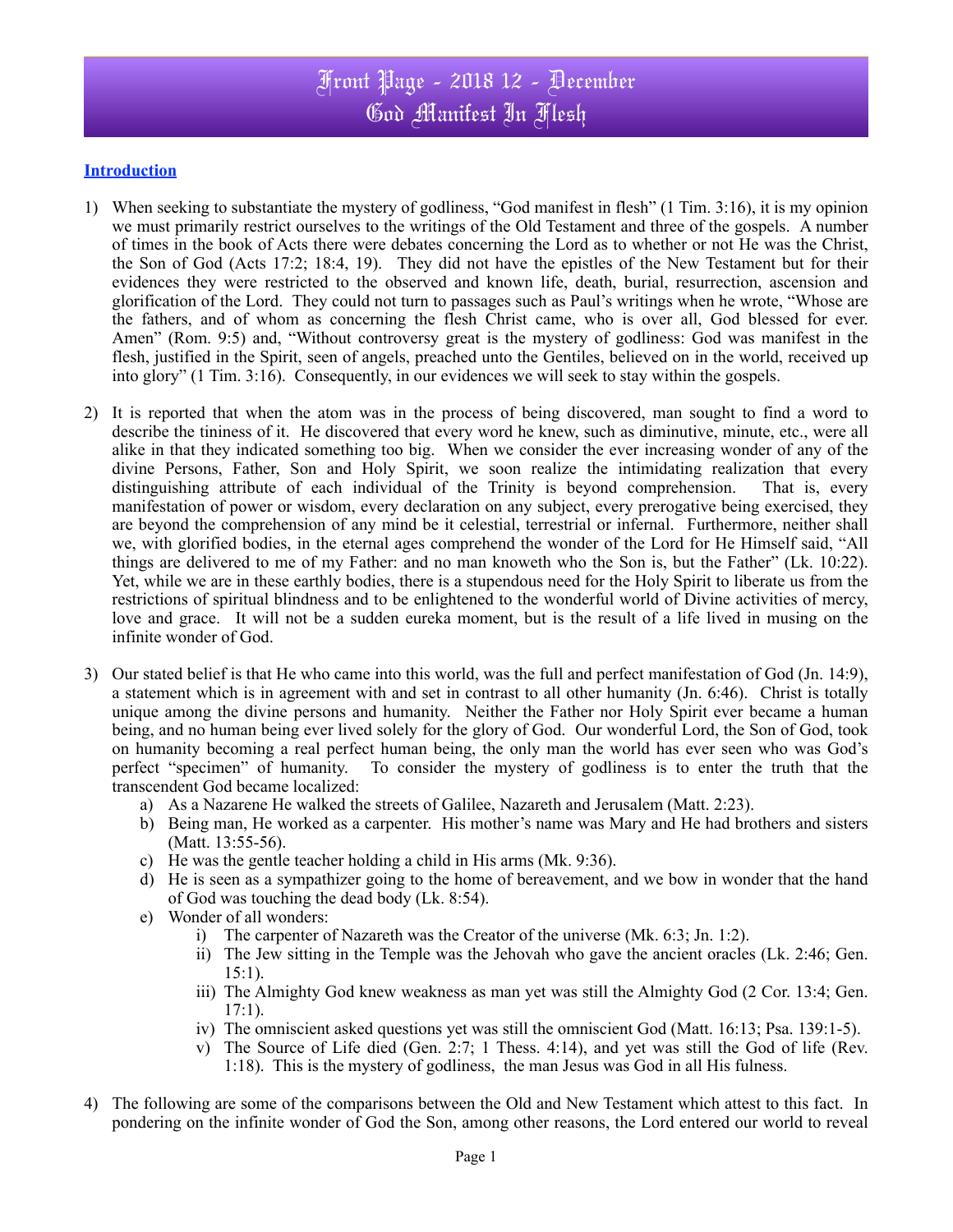### Front Page - 2018 12 - December God Manifest In Flesh

to humanity the perfect Revealer of God (Jn. 1:14) and the Father (Jn. 14:7). It is a matter of fact that when our Lord said, "He who hath seen me hath seen the Father", it was a declaration of His deity, for only deity could fully reveal deity. This human appearance was not as when the angels appeared to Abraham (Gen. 18:1-10), but He entered this sphere a real human being which is evident from the genealogies of Matthew 1:1-17 and Luke 3:23-38. John states by the Holy Spirit the same truth of His humanity in writing, "The Word was made flesh" (Jn. 1:14).

- a) So complete is His humanity that He stands a paradox, an enigma.
	- i) God is from everlasting (Isa.  $40:28$ ), Jesus had a conception and birth (Lk. 1:26-31)
	- ii) God is omnipresent (Psa. 139:7-9), Jesus was localized (Lk. 19:1; Jn. 11:54)
	- iii) God is Sovereign (2 Chron. 20:6), Jesus was a Servant (Phil. 2:7)
	- iv) God is a spirit (Jn. 4:24), Jesus was a true human being, complete with a body (Jn. 19:38, 40; 20:12); soul (Jn. 12:27); and spirit (Jn. 11:33)
	- v) The Almighty God (Gen. 17:1) knew weakness as a man (2 Cor. 13:4), yet was still the Almighty God.
	- vi) He was the all knowing God (Psa. 139:2-5) yet asked questions (Matt. 22:41), but was still the all knowing God.

#### **Some Scriptures which teach the deity of the Lord**

- 1) In the Old Testament Isaiah wrote, "Prepare ye the way of the LORD (Jehovah), make straight in the desert a highway for our God (Elohim) (Isa. 40:3). Years later Malachi wrote, "BEHOLD, I will send my messenger, and he shall prepare the way before me: and the Lord (Adon), whom ye seek, shall suddenly come to his temple, even the messenger of the covenant, whom ye delight in: behold, he shall come, saith the LORD (Jehovah) of hosts" (Mal. 3:1). Several observations are made:
	- a) The coming One is Jehovah, Adon, Elohim and that coming One was Jesus the man. This indicates that Jesus is Jehovah, Adon and Elohim.
	- b) Malachi says, He shall prepare the way before "ME", and the speaker is the Lord of Hosts. Then these scriptures are taken up by the Holy Spirit who gives the fuller meaning of the prophecy by applying them to Jesus the man (Matt. 3:3, 13).
- 2) Matthew records how the Lord went into the "Temple of God" (Matt 21:12). Note it is the temple of "*GOD"* (capitalized for emphasis) and just prior to that entrance into the temple He had said, "In this place is one greater than the temple" (Matt. 12:6). How could mere man be greater then the Temple of God? Then applying the term "temple of God" to Himself, He said, "Destroy this temple, and in three days I will raise it up" (Jn. 2:19). So that there would be no misunderstanding, it is recorded, "He spake of the temple of His body" (Jn. 2:21). The temple was the place in which God dwelt. He was greater than it because He was God and His body was the dwelling place of God.
- 3) Jehovah is the King of Israel. "Thus saith the LORD (Jehovah) the King of Israel (Isa. 44:6; Psa. 74:12; Zeph. 3:15). Is Jesus ever presented by God as the King of Israel? The one who God calls the Lord, "My King" (Psa. 2:6), in the following verse still speaking of the King God said, "Thou art my Son" (Psa. 2:7). This was spoken concerning Jesus (Acts 13:33) and at His inauguration as High Priest (Heb. 5:5). Jesus is declared by God to be the King, thus bearing evidence that Jesus is God. Man also acknowledges Christ as King (Jn. 1:49; 12:13).

#### **Experiences in which the Lord declared or manifested His deity**

1) When the Lord was being tempted by the Devil, the response from the Lord was, "Thou shalt not tempt the Lord thy God" (Matt. 4:7). Clearly, Jesus was being tempted yet He referred to Himself as, "The Lord thy God". This for some creates a problem for James wrote, "God cannot be tempted" (Jam. 1:13). It is not a